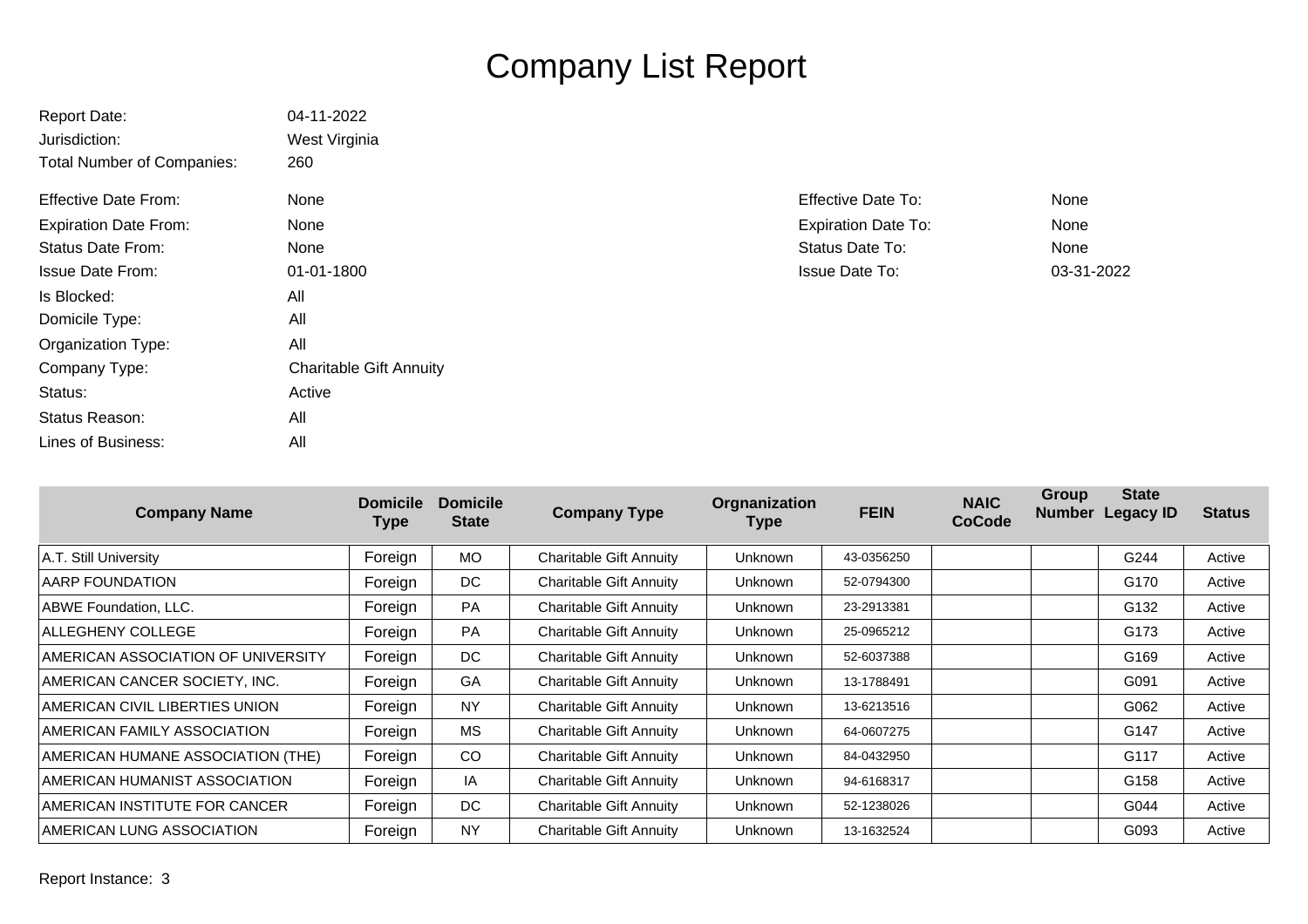| <b>Company Name</b>                       | <b>Domicile Domicile</b><br><b>Type</b> | <b>State</b> | <b>Company Type</b>            | Orgnanization<br><b>Type</b> | <b>FEIN</b> | <b>NAIC</b><br><b>CoCode</b> | Group | <b>State</b><br>Number Legacy ID | <b>Status</b> |
|-------------------------------------------|-----------------------------------------|--------------|--------------------------------|------------------------------|-------------|------------------------------|-------|----------------------------------|---------------|
| AMERICAN PRINTING HOUSE FOR THE           | Foreign                                 | <b>KY</b>    | <b>Charitable Gift Annuity</b> | Non-Profit                   | 61-0444640  |                              |       | G229                             | Active        |
| AMNESTY INTERNATIONAL OF THE U.S.A.,      | Foreign                                 | <b>NY</b>    | <b>Charitable Gift Annuity</b> | Unknown                      | 52-0851555  |                              |       | G164                             | Active        |
| AMYOTROPHIC LATERAL SCLEROSIS             | Foreign                                 | CA           | <b>Charitable Gift Annuity</b> | Unknown                      | 13-3271855  |                              |       | G003                             | Active        |
| ANSWERS IN GENESIS                        | Foreign                                 | KY           | <b>Charitable Gift Annuity</b> | Unknown                      | 33-0596423  |                              |       | G123                             | Active        |
| ANTI-DEFAMATION LEAGUE FOUNDATION         | Foreign                                 | <b>NY</b>    | <b>Charitable Gift Annuity</b> | <b>Unknown</b>               | 13-2887439  |                              |       | G167                             | Active        |
| ARIZONA STATE UNIVERSITY FOUNDATION       | Foreign                                 | AZ           | <b>Charitable Gift Annuity</b> | <b>Unknown</b>               | 86-6051042  |                              |       | G049                             | Active        |
| <b>ARTHRITIS FOUNDATION</b>               | Foreign                                 | GA           | <b>Charitable Gift Annuity</b> | Unknown                      | 58-1341679  |                              |       | G016                             | Active        |
| ASSEMBLIES OF GOD FOUNDATION              | Foreign                                 | <b>MO</b>    | <b>Charitable Gift Annuity</b> | Unknown                      | 43-1625403  |                              |       | G090                             | Active        |
| AUBURN UNIVERSITY FOUNDATION              | Foreign                                 | AL           | <b>Charitable Gift Annuity</b> | <b>Unknown</b>               | 63-6022422  |                              |       | G001                             | Active        |
| <b>Albany Medical Center Foundation</b>   | Foreign                                 | <b>NY</b>    | <b>Charitable Gift Annuity</b> | <b>Unknown</b>               | 14-6023119  |                              |       | G139                             | Active        |
| Albion College                            | Foreign                                 | MI           | <b>Charitable Gift Annuity</b> | Non-Profit                   | 38-1359081  |                              |       | G253                             | Active        |
| Alderson-Broaddus Endowment               | Domestic                                | <b>WV</b>    | <b>Charitable Gift Annuity</b> | Unknown                      | 55-0652324  |                              |       | G055                             | Active        |
| <b>BACK TO THE BIBLE FOUNDATION</b>       | Foreign                                 | <b>NE</b>    | <b>Charitable Gift Annuity</b> | <b>Unknown</b>               | 47-6022615  |                              |       | G116                             | Active        |
| <b>BAPTIST GENERAL CONFERENCE</b>         | Foreign                                 | IL           | <b>Charitable Gift Annuity</b> | Unknown                      | 36-3702159  |                              |       | G171                             | Active        |
| BAPTIST MID-MISSIONS FOUNDATION, INC.     | Foreign                                 | OH           | <b>Charitable Gift Annuity</b> | Non-Profit                   | 45-2782288  |                              |       | G232                             | Active        |
| <b>BARNABAS FOUNDATION</b>                | Foreign                                 | IL           | <b>Charitable Gift Annuity</b> | Unknown                      | 36-2904503  |                              |       | G089                             | Active        |
| BENEDICTINE COLLEGE                       | Foreign                                 | KS           | <b>Charitable Gift Annuity</b> | Unknown                      | 48-0777079  |                              |       | G168                             | Active        |
| <b>BEREA COLLEGE</b>                      | Foreign                                 | <b>KY</b>    | <b>Charitable Gift Annuity</b> | <b>Unknown</b>               | 61-0444650  |                              |       | G007                             | Active        |
| <b>BIBLICA MINISTRIES FOUNDATION</b>      | Foreign                                 | CO           | <b>Charitable Gift Annuity</b> | Unknown                      | 84-1190575  |                              |       | G174                             | Active        |
| BLOOMSBURG UNIVERSITY FOUNDATION,         | Foreign                                 | PA           | <b>Charitable Gift Annuity</b> | Unknown                      | 23-7088491  |                              |       | G189                             | Active        |
| <b>BOY SCOUTS OF AMERICA</b>              | Foreign                                 | <b>TX</b>    | <b>Charitable Gift Annuity</b> | Unknown                      | 22-1576300  |                              |       | G184                             | Active        |
| <b>BOYS &amp; GIRLS CLUBS OF AMERICA</b>  | Foreign                                 | GA           | <b>Charitable Gift Annuity</b> | <b>Unknown</b>               | 13-5562976  |                              |       | G088                             | Active        |
| <b>BRIDGEWATER COLLEGE</b>                | Foreign                                 | VA           | <b>Charitable Gift Annuity</b> | Unknown                      | 54-0506306  |                              |       | G050                             | Active        |
| <b>BRYAN COLLEGE</b>                      | Foreign                                 | <b>TN</b>    | <b>Charitable Gift Annuity</b> | Unknown                      | 62-0528217  |                              |       | G152                             | Active        |
| <b>BURLINGTON UNITED METHODIST FAMILY</b> | Domestic                                | <b>WV</b>    | <b>Charitable Gift Annuity</b> | Unknown                      | 55-0575371  |                              |       | G115                             | Active        |
| <b>Barnard College</b>                    | Foreign                                 | <b>NY</b>    | Charitable Gift Annuity        | <b>Unknown</b>               | 13-1628149  |                              |       |                                  | Active        |
| CAL FARLEY'S BOYS RANCH FOUNDATION        | Foreign                                 | <b>TX</b>    | <b>Charitable Gift Annuity</b> | Unknown                      | 75-1080987  |                              |       | G086                             | Active        |
| CAMC FOUNDATION, INC.                     | Domestic                                | <b>WV</b>    | <b>Charitable Gift Annuity</b> | Unknown                      | 31-0887133  |                              |       | G094                             | Active        |
| CARDINAL GLENNON CHILDREN'S               | Foreign                                 | <b>MO</b>    | <b>Charitable Gift Annuity</b> | Non-Profit                   | 43-1754347  |                              |       | G231                             | Active        |
| <b>CARLETON COLLEGE</b>                   | Foreign                                 | ΜN           | Charitable Gift Annuity        | Unknown                      | 41-0694747  |                              |       | G085                             | Active        |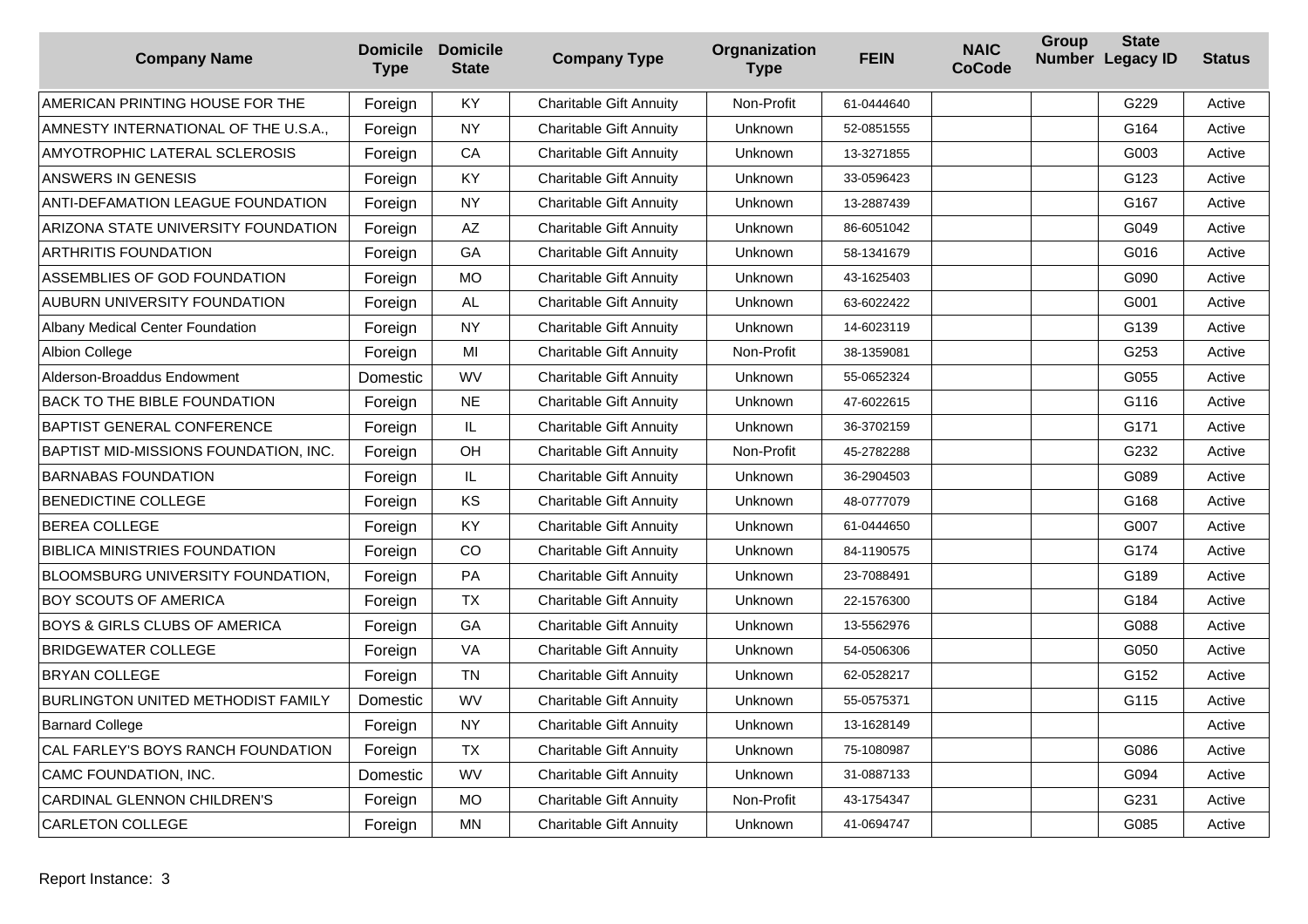| <b>Company Name</b>                        | <b>Domicile</b><br><b>Type</b> | <b>Domicile</b><br><b>State</b> | <b>Company Type</b>            | Orgnanization<br><b>Type</b> | <b>FEIN</b> | <b>NAIC</b><br><b>CoCode</b> | Group | <b>State</b><br>Number Legacy ID | <b>Status</b> |
|--------------------------------------------|--------------------------------|---------------------------------|--------------------------------|------------------------------|-------------|------------------------------|-------|----------------------------------|---------------|
| CASE WESTERN RESERVE UNIVERSITY            | Foreign                        | OH                              | <b>Charitable Gift Annuity</b> | Unknown                      | 34-1018992  |                              |       | G107                             | Active        |
| <b>CATHOLIC CHARITIES USA</b>              | Foreign                        | VA                              | <b>Charitable Gift Annuity</b> | Unknown                      | 53-0196620  |                              |       | G129                             | Active        |
| CATHOLIC CHURCH EXTENSION SOCIETY          | Foreign                        | IL.                             | <b>Charitable Gift Annuity</b> | Unknown                      | 36-6000520  |                              |       | G084                             | Active        |
| CATHOLIC FOREIGN MISSION SOCIETY OF        | Foreign                        | NY                              | <b>Charitable Gift Annuity</b> | Unknown                      | 13-1740144  |                              |       | G015                             | Active        |
| CATHOLIC RELIEF SERVICES USCCB, INC.       | Foreign                        | <b>MD</b>                       | <b>Charitable Gift Annuity</b> | Unknown                      | 13-3378413  |                              |       | G033                             | Active        |
| <b>CEDARVILLE UNIVERSITY</b>               | Foreign                        | OH                              | <b>Charitable Gift Annuity</b> | Unknown                      | 31-0536647  |                              |       | G122                             | Active        |
| CENTER FOR CONSTITUTIONAL RIGHTS,          | Foreign                        | <b>NY</b>                       | <b>Charitable Gift Annuity</b> | Non-Profit                   | 22-6082880  |                              |       | G221                             | Active        |
| CHILDFUND INTERNATIONAL, USA               | Foreign                        | VA                              | <b>Charitable Gift Annuity</b> | Unknown                      | 54-0536100  |                              |       | G054                             | Active        |
| CHOSEN PEOPLE MINISTRIES, INC.             | Foreign                        | NY.                             | <b>Charitable Gift Annuity</b> | Non-Profit                   | 13-1659171  |                              |       | G228                             | Active        |
| CHRISTIAN CHURCH FOUNDATION, INC.          | Foreign                        | IN                              | <b>Charitable Gift Annuity</b> | Unknown                      | 35-0868116  |                              |       | G004                             | Active        |
| CHRISTIAN COMMUNITY FOUNDATION, INC.       | Foreign                        | CO                              | <b>Charitable Gift Annuity</b> | Unknown                      | 75-1750059  |                              |       | G101                             | Active        |
| <b>CHRISTIAN MEDICAL &amp; DENTAL</b>      | Foreign                        | <b>TN</b>                       | <b>Charitable Gift Annuity</b> | Unknown                      | 36-2284267  |                              |       | G177                             | Active        |
| CHURCH DEVELOPMENT FUND, INC.              | Foreign                        | CA                              | <b>Charitable Gift Annuity</b> | <b>Unknown</b>               | 95-6111532  |                              |       | G225                             | Active        |
| CHURCH OF GOD FOUNDATION, INC.             | Foreign                        | <b>TN</b>                       | <b>Charitable Gift Annuity</b> | <b>Unknown</b>               | 62-1870586  |                              |       | G208                             | Active        |
| CHURCH OF THE NAZARENE FOUNDATION          | Foreign                        | KS                              | <b>Charitable Gift Annuity</b> | Unknown                      | 43-1756625  |                              |       | G026                             | Active        |
| CITY HOSPITAL FOUNDATION                   | Domestic                       | <b>WV</b>                       | <b>Charitable Gift Annuity</b> | Unknown                      | 31-1118075  |                              |       | G105                             | Active        |
| CLAY CENTER FOR THE ARTS AND               | Domestic                       | WV                              | <b>Charitable Gift Annuity</b> | Unknown                      | 55-0702401  |                              |       | G198                             | Active        |
| <b>COLUMBIA UNION CONFERENCE</b>           | Foreign                        | <b>MD</b>                       | <b>Charitable Gift Annuity</b> | Unknown                      | 52-0643036  |                              |       | G126                             | Active        |
| COMPASSION INTERNATIONAL, INC.             | Foreign                        | CO                              | <b>Charitable Gift Annuity</b> | Unknown                      | 36-2423707  |                              |       | G155                             | Active        |
| CONSUMERS UNION OF U.S., INC.              | Foreign                        | <b>NY</b>                       | <b>Charitable Gift Annuity</b> | Unknown                      | 13-1776434  |                              |       | G036                             | Active        |
| <b>CROSIER FATHERS OF ONAMIA</b>           | Foreign                        | MN                              | <b>Charitable Gift Annuity</b> | Unknown                      | 41-0705826  |                              |       | G148                             | Active        |
| CURATORS OF THE UNIVERSITY OF              | Foreign                        | MO                              | <b>Charitable Gift Annuity</b> | <b>Unknown</b>               |             |                              |       | G098                             | Active        |
| Christendom Educational Corporation        | Foreign                        | VA                              | <b>Charitable Gift Annuity</b> | Unknown                      | 54-1031437  |                              |       |                                  | Active        |
| <b>Christian Aid Ministries Foundation</b> | Foreign                        | OH                              | <b>Charitable Gift Annuity</b> | Unknown                      | 45-3969752  |                              |       | G239                             | Active        |
| Columbia International University          | Foreign                        | SC                              | <b>Charitable Gift Annuity</b> | Unknown                      | 57-0352247  |                              |       | G246                             | Active        |
| DECHOMAI FOUNDATION INC.                   | Foreign                        | <b>FL</b>                       | Charitable Gift Annuity        | <b>Unknown</b>               | 06-1676688  |                              |       | G196                             | Active        |
| DEFENDERS OF WILDLIFE                      | Foreign                        | DC                              | <b>Charitable Gift Annuity</b> | <b>Unknown</b>               | 53-0183181  |                              |       | G051                             | Active        |
| DEPAUW UNIVERSITY                          | Foreign                        | IN                              | <b>Charitable Gift Annuity</b> | Unknown                      | 35-0869045  |                              |       | G011                             | Active        |
| DESERET TRUST COMPANY                      | Foreign                        | UT                              | <b>Charitable Gift Annuity</b> | Unknown                      | 87-0291656  |                              |       | G203                             | Active        |
| DUQUESNE UNIVERSITY OF THE HOLY            | Foreign                        | <b>PA</b>                       | <b>Charitable Gift Annuity</b> | <b>Unknown</b>               | 25-1035663  |                              |       | G083                             | Active        |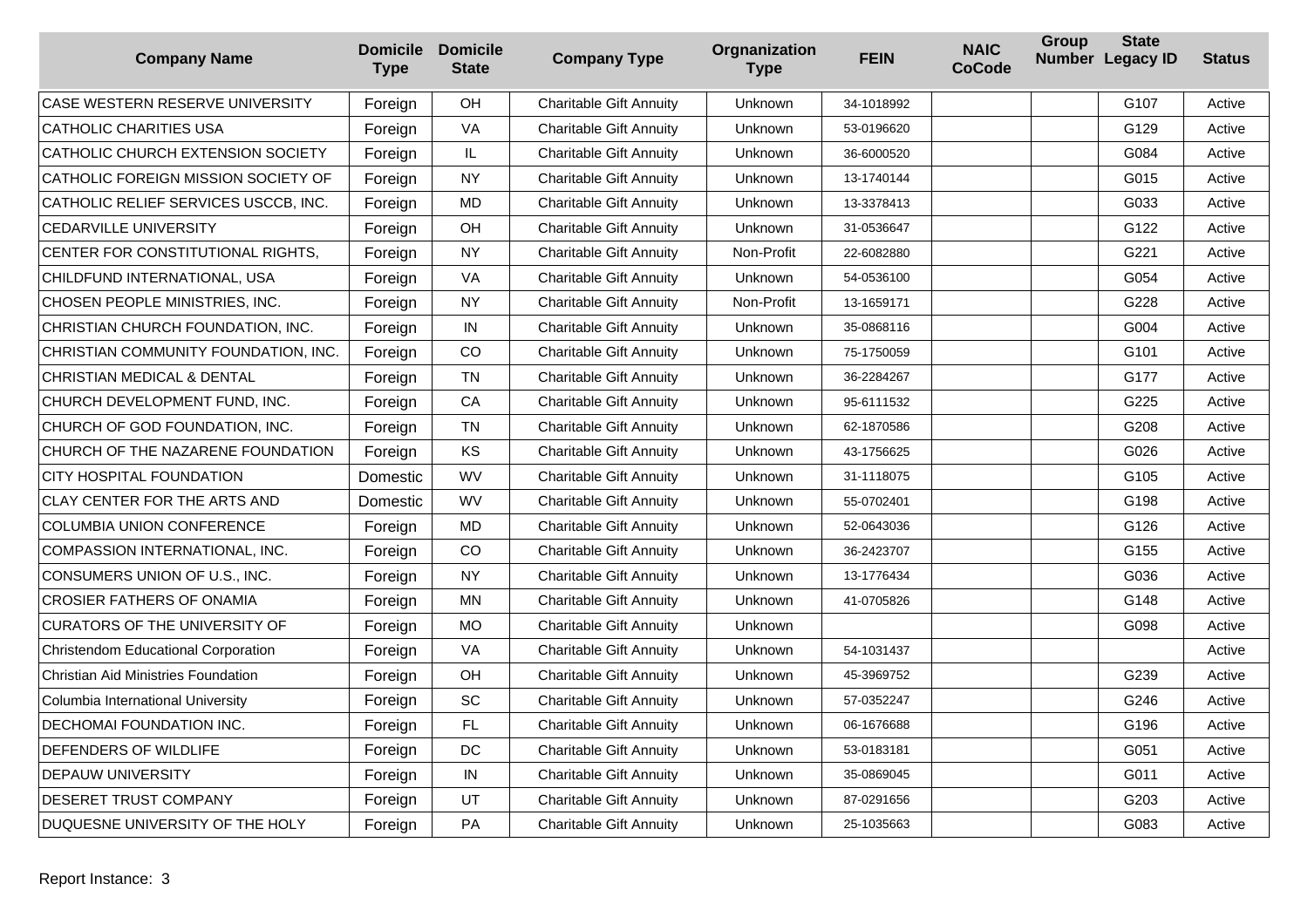| <b>Company Name</b>                        | <b>Type</b> | <b>Domicile Domicile</b><br><b>State</b> | <b>Company Type</b>            | Orgnanization<br><b>Type</b> | <b>FEIN</b> | <b>NAIC</b><br><b>CoCode</b> | Group | <b>State</b><br>Number Legacy ID | <b>Status</b> |
|--------------------------------------------|-------------|------------------------------------------|--------------------------------|------------------------------|-------------|------------------------------|-------|----------------------------------|---------------|
| Davidson College                           | Foreign     | <b>NC</b>                                | <b>Charitable Gift Annuity</b> | Non-Profit                   | 56-0529961  |                              |       |                                  | Active        |
| <b>Denison University</b>                  | Foreign     | OH                                       | <b>Charitable Gift Annuity</b> | Unknown                      | 31-4379459  |                              |       | G243                             | Active        |
| Dominican Sisters of Mary, Mother of the   | Foreign     | MI                                       | <b>Charitable Gift Annuity</b> | Non-Profit                   | 38-3349686  |                              |       |                                  | Active        |
| <b>EARTHJUSTICE</b>                        | Foreign     | CA                                       | <b>Charitable Gift Annuity</b> | <b>Unknown</b>               | 94-1730465  |                              |       | G061                             | Active        |
| EASTER SEALS, INC.                         | Foreign     | OH                                       | <b>Charitable Gift Annuity</b> | Unknown                      | 36-2171729  |                              |       | G183                             | Active        |
| EPISCOPAL DIOCESE OF WV                    | Domestic    | WV                                       | <b>Charitable Gift Annuity</b> | Unknown                      | 31-1629166  |                              |       | G031                             | Active        |
| EVANGELICAL LUTHERN CHURCH IN              | Foreign     | IL                                       | <b>Charitable Gift Annuity</b> | Unknown                      | 41-1568278  |                              |       | G082                             | Active        |
| <b>Emory University</b>                    | Foreign     | GA                                       | <b>Charitable Gift Annuity</b> |                              | 58-0566256  |                              |       | G248                             | Active        |
| Endowment Fund of the Evangelical          | Foreign     | IL                                       | <b>Charitable Gift Annuity</b> | <b>Unknown</b>               | 36-3914755  |                              |       | G249                             | Active        |
| Everence Foundation, Inc.                  | Foreign     | IN                                       | <b>Charitable Gift Annuity</b> | Non-Profit                   | 35-6031936  |                              |       | G075                             | Active        |
| FAIRMONT STATE FOUNDATION, INC.            | Domestic    | <b>WV</b>                                | <b>Charitable Gift Annuity</b> | Unknown                      | 55-6023559  |                              |       | G034                             | Active        |
| FARM SANCTUARY, INC                        | Foreign     | <b>NY</b>                                | <b>Charitable Gift Annuity</b> | Unknown                      | 51-0292919  |                              |       | G217                             | Active        |
| FOCUS ON THE FAMILY                        | Foreign     | CO                                       | <b>Charitable Gift Annuity</b> | Unknown                      | 95-3188150  |                              |       | G215                             | Active        |
| FOUNDATION OF MON GENERAL HOSPITAL         | Domestic    | WV                                       | <b>Charitable Gift Annuity</b> | Unknown                      | 55-0570338  |                              |       | G081                             | Active        |
| FREE METHODIST FOUNDATION (THE)            | Foreign     | MI                                       | <b>Charitable Gift Annuity</b> | <b>Unknown</b>               | 73-1317073  |                              |       | G080                             | Active        |
| <b>FRIARS OF THE ATONEMENT, INC.</b>       | Foreign     | <b>NY</b>                                | <b>Charitable Gift Annuity</b> | Unknown                      | 14-1344809  |                              |       | G181                             | Active        |
| Fellowship of Catholic University Students | Foreign     | CO                                       | <b>Charitable Gift Annuity</b> |                              | 84-1522811  |                              |       | G240                             | Active        |
| Food for the Poor                          | Foreign     | FL.                                      | <b>Charitable Gift Annuity</b> | Non-Profit                   | 59-2174510  |                              |       |                                  | Active        |
| GENERAL BOARD OF THE CHURCH OF THE         | Foreign     | <b>MO</b>                                | <b>Charitable Gift Annuity</b> | Unknown                      | 44-0552034  |                              |       | G030                             | Active        |
| GENERAL CONFERENCE CORPORATION OF          | Foreign     | <b>MD</b>                                | <b>Charitable Gift Annuity</b> | <b>Unknown</b>               | 52-6037545  |                              |       | G024                             | Active        |
| <b>GEORGE WASHINGTON UNIVERSITY</b>        | Foreign     | DC                                       | <b>Charitable Gift Annuity</b> | Unknown                      | 53-0196584  |                              |       | G079                             | Active        |
| <b>GETTYSBURG COLLEGE</b>                  | Foreign     | PA                                       | <b>Charitable Gift Annuity</b> | Unknown                      | 23-1352641  |                              |       | G223                             | Active        |
| GIRL SCOUTS OF THE UNITED STATES OF        | Foreign     | DC                                       | <b>Charitable Gift Annuity</b> | Unknown                      | 13-1624016  |                              |       | G205                             | Active        |
| GIRLS, INC.                                | Foreign     | <b>NY</b>                                | <b>Charitable Gift Annuity</b> | Unknown                      | 13-1915124  |                              |       | G099                             | Active        |
| <b>GOUCHER COLLEGE</b>                     | Foreign     | <b>MD</b>                                | <b>Charitable Gift Annuity</b> | Unknown                      | 52-0591613  |                              |       | G192                             | Active        |
| <b>GREENBRIER COMMUNITY COLLEGE</b>        | Domestic    | <b>WV</b>                                | <b>Charitable Gift Annuity</b> | Unknown                      | 55-0677640  |                              |       | G043                             | Active        |
| <b>GREENPEACE FUND</b>                     | Foreign     | DC                                       | <b>Charitable Gift Annuity</b> | <b>Unknown</b>               | 95-3313196  |                              |       | G023                             | Active        |
| <b>GROVE CITY COLLEGE</b>                  | Foreign     | PA                                       | <b>Charitable Gift Annuity</b> | Unknown                      | 25-1065148  |                              |       | G <sub>153</sub>                 | Active        |
| GUIDEPOSTS A CHURCH CORPORATION            | Foreign     | <b>NY</b>                                | <b>Charitable Gift Annuity</b> | Unknown                      | 23-7442277  |                              |       | G092                             | Active        |
| GUIDING EYES FOR THE BLIND, INC.           | Foreign     | <b>NY</b>                                | <b>Charitable Gift Annuity</b> | Unknown                      | 13-1854606  |                              |       | G190                             | Active        |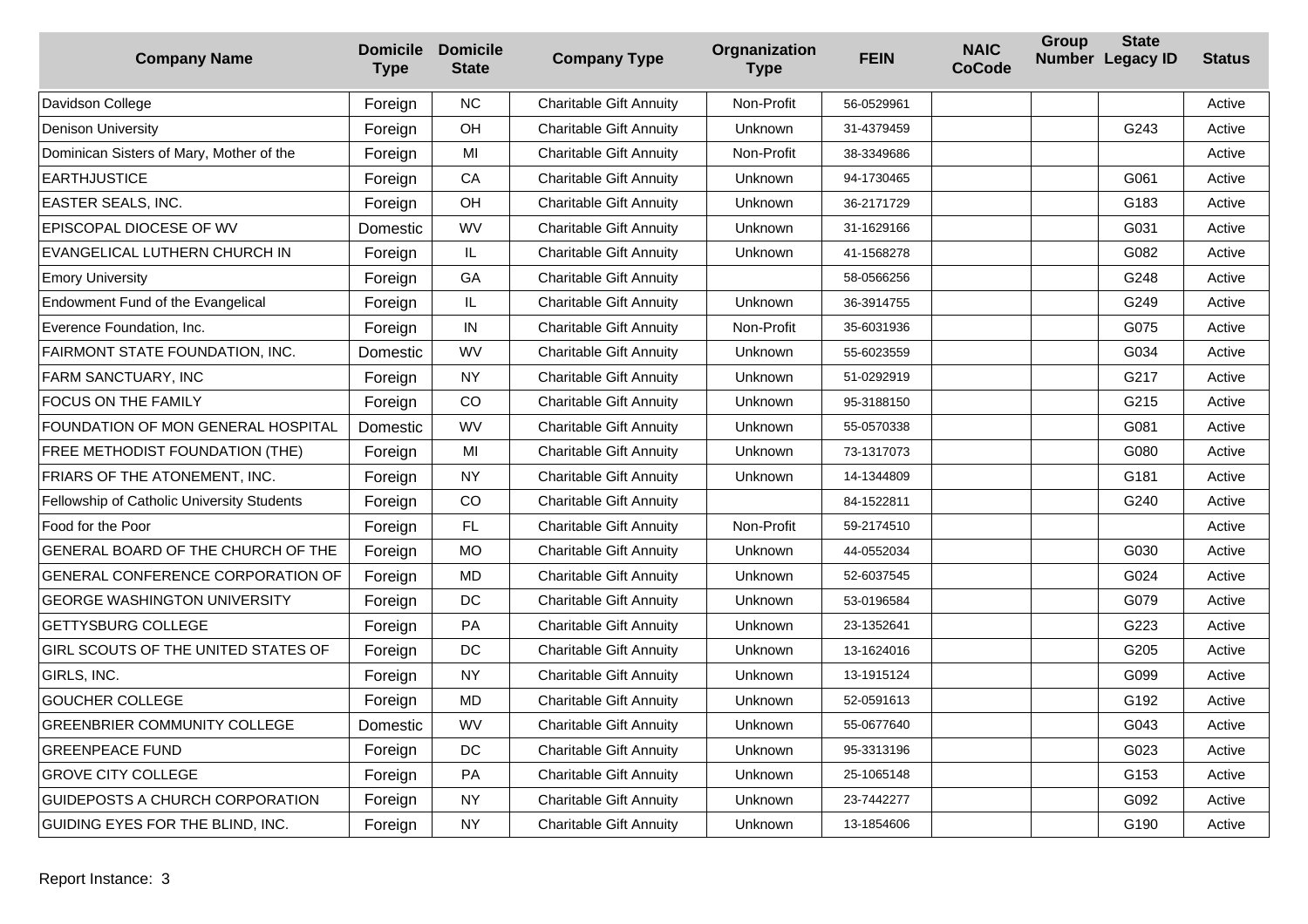| <b>Company Name</b>                   | <b>Type</b> | <b>Domicile Domicile</b><br><b>State</b> | <b>Company Type</b>            | Orgnanization<br><b>Type</b> | <b>FEIN</b> | <b>NAIC</b><br><b>CoCode</b> | Group | <b>State</b><br>Number Legacy ID | <b>Status</b> |
|---------------------------------------|-------------|------------------------------------------|--------------------------------|------------------------------|-------------|------------------------------|-------|----------------------------------|---------------|
| <b>GUSTAVUS ADOLPHUS COLLEGE</b>      | Foreign     | MN                                       | <b>Charitable Gift Annuity</b> | Unknown                      | 41-0695524  |                              |       | G224                             | Active        |
| HAGGAI INSTITUTE FOR ADVANCED         | Foreign     | GA                                       | <b>Charitable Gift Annuity</b> | Unknown                      | 58-0898309  |                              |       | G197                             | Active        |
| HEIFER INTERNATIONAL FOUNDATION       | Foreign     | AR                                       | <b>Charitable Gift Annuity</b> | Unknown                      | 71-0699939  |                              |       | G078                             | Active        |
| HOME MISSIONERS OF AMERICA            | Foreign     | OH                                       | <b>Charitable Gift Annuity</b> | Unknown                      | 31-0537070  |                              |       | G002                             | Active        |
| HUMAN RIGHTS WATCH, INC.              | Foreign     | <b>NY</b>                                | <b>Charitable Gift Annuity</b> | Unknown                      | 13-2875808  |                              |       | G200                             | Active        |
| Hillsdale College                     | Foreign     | MI                                       | <b>Charitable Gift Annuity</b> | Non-Profit                   | 38-1374230  |                              |       |                                  | Active        |
| IN TOUCH FOUNDATION, INC.             | Foreign     | GA                                       | <b>Charitable Gift Annuity</b> | Unknown                      | 58-2054582  |                              |       | G133                             | Active        |
| IOWA STATE UNIVERSITY FOUNDATION      | Foreign     | ΙA                                       | <b>Charitable Gift Annuity</b> | Unknown                      | 42-1143702  |                              |       | G144                             | Active        |
| <b>ITHACA COLLEGE</b>                 | Foreign     | <b>NY</b>                                | <b>Charitable Gift Annuity</b> | Unknown                      | 15-0532204  |                              |       | G194                             | Active        |
| JEWS FOR JESUS                        | Foreign     | CA                                       | <b>Charitable Gift Annuity</b> | Unknown                      | 94-2222464  |                              |       | G022                             | Active        |
| JOHNS HOPKINS UNIVERSITY (THE)        | Foreign     | <b>MD</b>                                | <b>Charitable Gift Annuity</b> | Unknown                      | 52-0595110  |                              |       | G077                             | Active        |
| JOHNSON UNIVERSITY                    | Foreign     | <b>TN</b>                                | <b>Charitable Gift Annuity</b> | Unknown                      | 62-6001104  |                              |       | G178                             | Active        |
| JOSLIN DIABETES CENTER, INC.          | Foreign     | MA                                       | <b>Charitable Gift Annuity</b> | Unknown                      | 04-2203836  |                              |       | G191                             | Active        |
| JUDICIAL WATCH, INC.                  | Foreign     | DC                                       | <b>Charitable Gift Annuity</b> | Unknown                      | 52-1885088  |                              |       | G097                             | Active        |
| <b>KALAMAZOO COLLEGE</b>              | Foreign     | MI                                       | <b>Charitable Gift Annuity</b> | Unknown                      | 38-1358014  |                              |       | G166                             | Active        |
| KANAWHA HOSPICE CARE INC. DBA         | Foreign     | WV                                       | <b>Charitable Gift Annuity</b> | Unknown                      | 34-1337316  |                              |       | G193                             | Active        |
| KANAWHA HOSPICE CARE, INC.            | Domestic    | WV                                       | <b>Charitable Gift Annuity</b> | Unknown                      | 34-1337316  |                              |       | G141                             | Active        |
| KANSAS UNIVERSITY ENDOWMENT           | Foreign     | KS                                       | <b>Charitable Gift Annuity</b> | Unknown                      | 48-0547734  |                              |       | G027                             | Active        |
| Kanawha-Charleston Humane Association | Domestic    | WV                                       | <b>Charitable Gift Annuity</b> | Unknown                      | 55-0435381  |                              |       | G250                             | Active        |
| LANCASTER BIBLE COLLEGE               | Foreign     | PA                                       | <b>Charitable Gift Annuity</b> | Non-Profit                   | 23-1484178  |                              |       | G211                             | Active        |
| LEADERSHIP INSTITUTE (THE)            | Foreign     | VA                                       | <b>Charitable Gift Annuity</b> | Unknown                      | 51-0235174  |                              |       | G095                             | Active        |
| LEAGUE OF WOMEN VOTERS EDUCATION      | Foreign     | DC                                       | <b>Charitable Gift Annuity</b> | Unknown                      | 53-0239013  |                              |       | G087                             | Active        |
| LEGACYTREE FOUNDATION                 | Foreign     | <b>TN</b>                                | <b>Charitable Gift Annuity</b> | Unknown                      | 73-1556664  |                              |       | G180                             | Active        |
| LEGION OF CHRIST, INCORPORATED (THE)  | Foreign     | <b>CT</b>                                | <b>Charitable Gift Annuity</b> | Unknown                      | 06-0923895  |                              |       | G039                             | Active        |
| <b>LEHIGH UNIVERSITY</b>              | Foreign     | PA                                       | <b>Charitable Gift Annuity</b> | Unknown                      | 24-0795445  |                              |       | G013                             | Active        |
| LEUKEMIA & LYMPHOMA SOCIETY, INC.     | Foreign     | <b>NY</b>                                | <b>Charitable Gift Annuity</b> | Unknown                      | 13-5644916  |                              |       | G <sub>109</sub>                 | Active        |
| LEWIS & CLARK COLLEGE                 | Foreign     | <b>OR</b>                                | <b>Charitable Gift Annuity</b> | Unknown                      | 93-0386858  |                              |       | G227                             | Active        |
| LINSLY SCHOOL                         | Domestic    | WV                                       | <b>Charitable Gift Annuity</b> | Unknown                      | 55-0357035  |                              |       | G048                             | Active        |
| LUTHERAN CHURCH-MISSOURI SYNOD        | Foreign     | <b>MO</b>                                | <b>Charitable Gift Annuity</b> | Unknown                      | 43-0658188  |                              |       | G103                             | Active        |
| LUTHERAN COMMUNITY FOUNDATION         | Foreign     | <b>MN</b>                                | <b>Charitable Gift Annuity</b> | Unknown                      | 41-1802412  |                              |       | G140                             | Active        |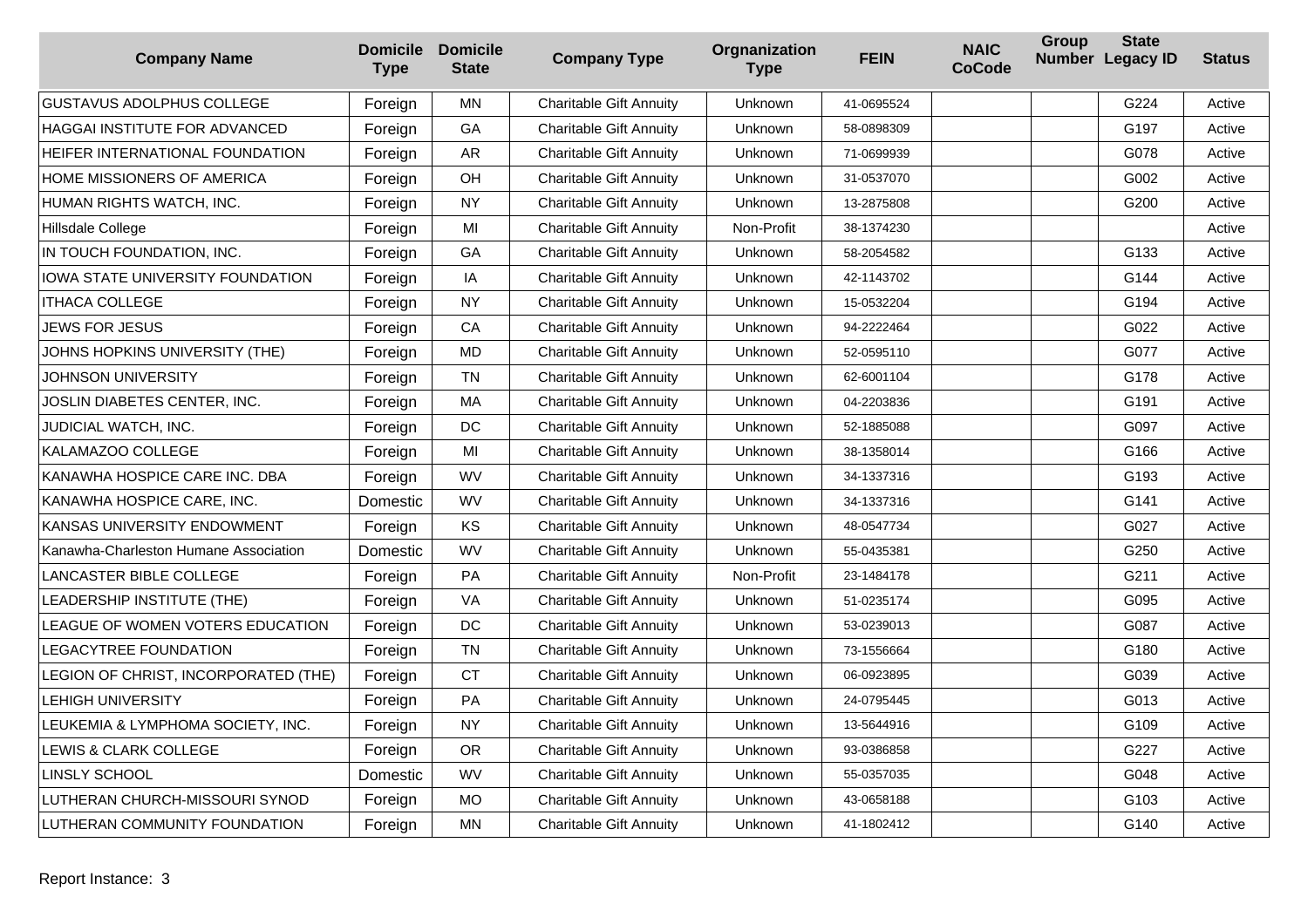| <b>Company Name</b>                       | <b>Domicile Domicile</b><br><b>Type</b> | <b>State</b> | <b>Company Type</b>            | Orgnanization<br><b>Type</b> | <b>FEIN</b> | <b>NAIC</b><br><b>CoCode</b> | Group | <b>State</b><br>Number Legacy ID | <b>Status</b> |
|-------------------------------------------|-----------------------------------------|--------------|--------------------------------|------------------------------|-------------|------------------------------|-------|----------------------------------|---------------|
| LUTHERAN HOUR MINISTRIES FOUNDATION       | Foreign                                 | <b>MO</b>    | <b>Charitable Gift Annuity</b> | Unknown                      | 43-1927992  |                              |       | G006                             | Active        |
| <b>MARCH OF DIMES FOUNDATION</b>          | Foreign                                 | <b>NY</b>    | <b>Charitable Gift Annuity</b> | Unknown                      | 13-1846366  |                              |       | G145                             | Active        |
| <b>MARINE CORPS SCHOLARSHIP</b>           | Foreign                                 | <b>NJ</b>    | <b>Charitable Gift Annuity</b> | Unknown                      | 22-1905062  |                              |       | G213                             | Active        |
| MARSHALL UNIVERSITY FOUNDATION, INC.      | Domestic                                | <b>WV</b>    | <b>Charitable Gift Annuity</b> | Unknown                      | 55-6011111  |                              |       | G110                             | Active        |
| MARYKNOLL SISTERS OF ST. DOMINIC, INC.    | Foreign                                 | <b>NY</b>    | <b>Charitable Gift Annuity</b> | <b>Unknown</b>               | 13-1740257  |                              |       | G076                             | Active        |
| <b>MAYO FOUNDATION FOR MEDICAL</b>        | Foreign                                 | <b>MN</b>    | <b>Charitable Gift Annuity</b> | Unknown                      | 41-1506440  |                              |       | G072                             | Active        |
| <b>MBM FOUNDATION</b>                     | Foreign                                 | <b>TX</b>    | <b>Charitable Gift Annuity</b> | Unknown                      | 81-0588012  |                              |       | G125                             | Active        |
| MEDECINS SANS FRONTIERES, USA             | Foreign                                 | <b>NY</b>    | <b>Charitable Gift Annuity</b> | Unknown                      | 13-3433452  |                              |       | G124                             | Active        |
| MEMORIAL SLOAN-KETTERING CANCER           | Foreign                                 | <b>NY</b>    | <b>Charitable Gift Annuity</b> | Unknown                      | 13-1924236  |                              |       | G046                             | Active        |
| <b>MICHIGAN STATE UNIVERSITY</b>          | Foreign                                 | MI           | <b>Charitable Gift Annuity</b> | Unknown                      | 23-7326030  |                              |       | G161                             | Active        |
| MISSIONARY SOCIETY OF ST. COLUMBAN        | Foreign                                 | <b>NE</b>    | <b>Charitable Gift Annuity</b> | Unknown                      |             |                              |       | G176                             | Active        |
| <b>MISSOURI BAPTIST FOUNDATION</b>        | Foreign                                 | <b>MO</b>    | <b>Charitable Gift Annuity</b> | Unknown                      | 43-1466115  |                              |       | G021                             | Active        |
| MORRIS CERULLOW WORLD EVANGELISM,         | Foreign                                 | CA           | <b>Charitable Gift Annuity</b> | Unknown                      | 95-2372233  |                              |       | G218                             | Active        |
| MOUNT VERNON LADIES' ASSOCIATION OF       | Foreign                                 | VA           | <b>Charitable Gift Annuity</b> | Unknown                      | 54-0564701  |                              |       | G118                             | Active        |
| Marietta College                          | Foreign                                 | OH           | <b>Charitable Gift Annuity</b> | Non-Profit                   | 31-4379584  |                              |       |                                  | Active        |
| Mayo Clinic                               | Foreign                                 | ΜN           | <b>Charitable Gift Annuity</b> | Unknown                      | 41-6011702  |                              |       | G209                             | Active        |
| N.A.A.C.P. LEGAL DEFENSE AND              | Foreign                                 | <b>NY</b>    | <b>Charitable Gift Annuity</b> | Unknown                      | 13-1655255  |                              |       | G119                             | Active        |
| NATIONAL AUDUBON SOCIETY, INC.            | Foreign                                 | <b>NY</b>    | <b>Charitable Gift Annuity</b> | Unknown                      | 13-1624102  |                              |       | G202                             | Active        |
| NATIONAL CATHOLIC COMMUNITY               | Foreign                                 | <b>MD</b>    | <b>Charitable Gift Annuity</b> | Unknown                      | 52-2038242  |                              |       | G220                             | Active        |
| NATIONAL GEOGRAPHIC SOCIETY               | Foreign                                 | DC           | <b>Charitable Gift Annuity</b> | Unknown                      | 53-0193519  |                              |       | G106                             | Active        |
| NATIONAL JEWISH MEDICAL AND               | Foreign                                 | CO           | <b>Charitable Gift Annuity</b> | Unknown                      | 74-2044647  |                              |       | G074                             | Active        |
| NATIONAL MULTIPLE SCLEROSIS SOCIETY       | Foreign                                 | CO           | <b>Charitable Gift Annuity</b> | Unknown                      | 13-5661935  |                              |       | G206                             | Active        |
| NATIONAL PUBLIC RADIO, INC.               | Foreign                                 | DC           | <b>Charitable Gift Annuity</b> | Unknown                      | 52-0907625  |                              |       | G182                             | Active        |
| NATIONAL SOCIETY DAUGHTERS OF THE         | Foreign                                 | DC           | <b>Charitable Gift Annuity</b> | Unknown                      | 53-0205923  |                              |       | G143                             | Active        |
| NATIONAL WILDLIFE FEDERATION              | Foreign                                 | VA           | <b>Charitable Gift Annuity</b> | Unknown                      | 53-0204616  |                              |       | G073                             | Active        |
| NATURE CONSERVANCY (THE)                  | Foreign                                 | VA           | <b>Charitable Gift Annuity</b> | Unknown                      | 53-0242652  |                              |       | G052                             | Active        |
| NEW YORK PROVINCE OF THE SOCIETY OF       | Foreign                                 | <b>NY</b>    | <b>Charitable Gift Annuity</b> | Unknown                      | 13-5635795  |                              |       | G063                             | Active        |
| <b>National Gift Annuity Foundation</b>   | Foreign                                 | CA           | <b>Charitable Gift Annuity</b> | Unknown                      | 94-2833444  |                              |       | G159                             | Active        |
| National Park Foundation                  | Foreign                                 | DC           | <b>Charitable Gift Annuity</b> |                              | 52-1086761  |                              |       | G242                             | Active        |
| New England Historic Genealogical Society | Foreign                                 | MA           | <b>Charitable Gift Annuity</b> | Non-Profit                   | 04-2104757  |                              |       |                                  | Active        |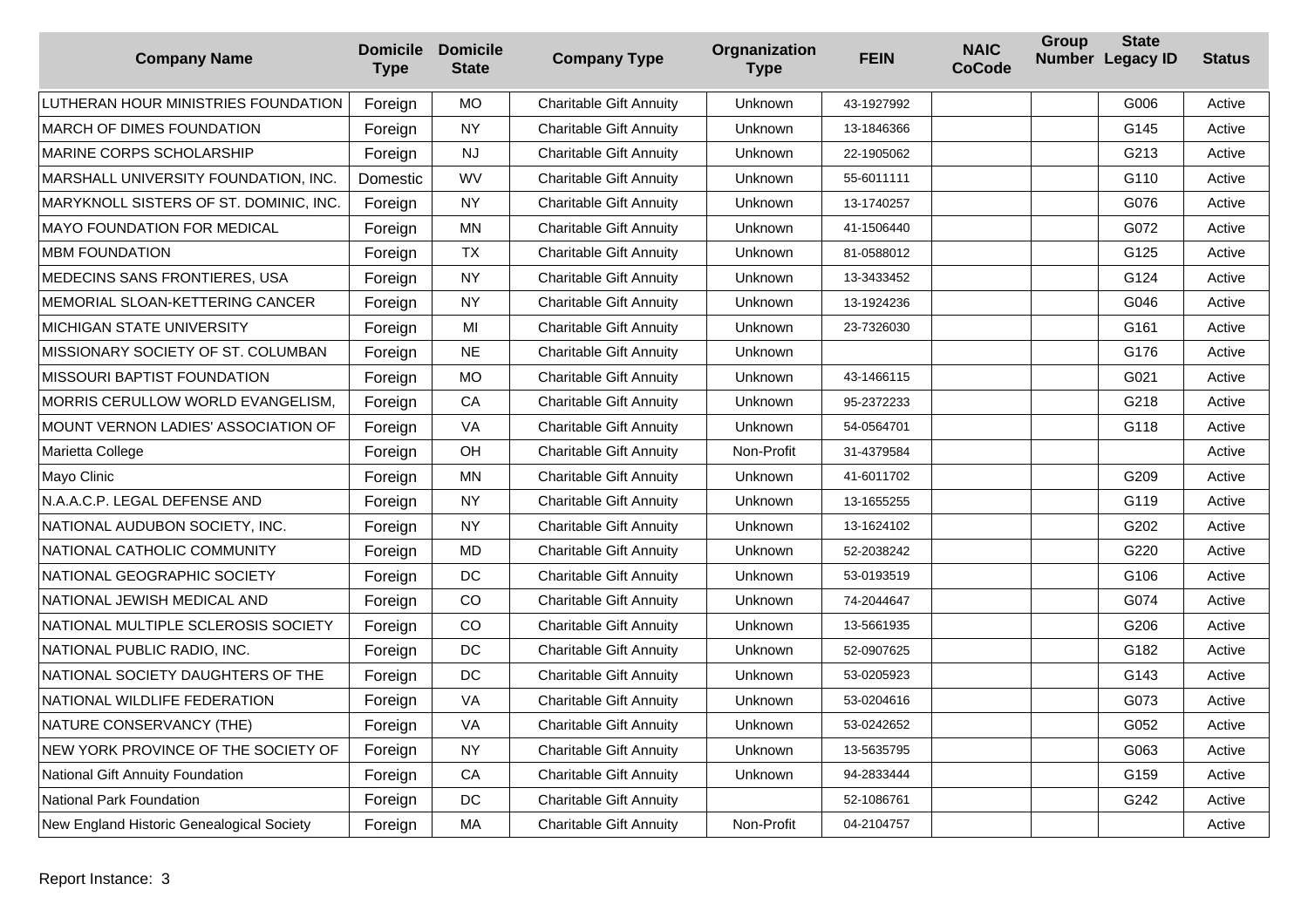| <b>Company Name</b>                    | <b>Domicile Domicile</b><br><b>Type</b> | <b>State</b>   | <b>Company Type</b>            | Orgnanization<br><b>Type</b> | <b>FEIN</b> | <b>NAIC</b><br><b>CoCode</b> | <b>Group</b> | <b>State</b><br>Number Legacy ID | <b>Status</b> |
|----------------------------------------|-----------------------------------------|----------------|--------------------------------|------------------------------|-------------|------------------------------|--------------|----------------------------------|---------------|
| <b>OBERLIN COLLEGE</b>                 | Foreign                                 | OH             | <b>Charitable Gift Annuity</b> | Unknown                      | 34-0714363  |                              |              | G057                             | Active        |
| <b>OBLATE ANNUITY TRUST (THE)</b>      | Foreign                                 | <b>DC</b>      | <b>Charitable Gift Annuity</b> | Unknown                      | 52-6957733  |                              |              | G135                             | Active        |
| <b>OGLEBAY FOUNDATION (THE)</b>        | Domestic                                | WV             | <b>Charitable Gift Annuity</b> | Unknown                      | 55-0750128  |                              |              | G032                             | Active        |
| OMAHA HOME FOR BOYS (THE)              | Foreign                                 | <b>NE</b>      | <b>Charitable Gift Annuity</b> | Unknown                      | 47-0376529  |                              |              | G108                             | Active        |
| OPEN DOORS WITH BROTHER ANDREW,        | Foreign                                 | CA             | <b>Charitable Gift Annuity</b> | Unknown                      | 23-7275342  |                              |              | G120                             | Active        |
| <b>Orchard Alliance</b>                | Foreign                                 | CO             | <b>Charitable Gift Annuity</b> | Unknown                      | 84-1466105  |                              |              | G019                             | Active        |
| PALMER COLLEGE OF CHIROPRACTIC         | Foreign                                 | IA             | <b>Charitable Gift Annuity</b> | Unknown                      | 42-6081293  |                              |              | G154                             | Active        |
| PARTNERS IN HEALTH, A NONPROFIT        | Foreign                                 | MA             | <b>Charitable Gift Annuity</b> | Non-Profit                   | 04-3567502  |                              |              | G214                             | Active        |
| <b>PBS Foundation</b>                  | Foreign                                 | VA             | <b>Charitable Gift Annuity</b> | Unknown                      | 20-1476451  |                              |              | G247                             | Active        |
| PEOPLE FOR THE ETHICAL TREATMENT OF    | Foreign                                 | VA             | <b>Charitable Gift Annuity</b> | Unknown                      | 52-1218336  |                              |              | G163                             | Active        |
| PEPPERDINE UNIVERSITY                  | Foreign                                 | CA             | <b>Charitable Gift Annuity</b> | Unknown                      | 95-1644037  |                              |              | G216                             | Active        |
| PLAN INTERNATIONAL USA, INC.           | Foreign                                 | R <sub>l</sub> | <b>Charitable Gift Annuity</b> | Unknown                      | 13-5661832  |                              |              | G165                             | Active        |
| PLANNED PARENTHOOD FEDERATION OF       | Foreign                                 | <b>NY</b>      | <b>Charitable Gift Annuity</b> | Unknown                      | 13-1644147  |                              |              | G071                             | Active        |
| PRESBYTERIAN CHURCH (U.S.A.)           | Foreign                                 | IN             | <b>Charitable Gift Annuity</b> | Unknown                      | 23-1440115  |                              |              | G070                             | Active        |
| <b>PRESIDENT AND TRUSTEES OF COLBY</b> | Foreign                                 | <b>ME</b>      | <b>Charitable Gift Annuity</b> | Unknown                      | 01-0211497  |                              |              | G222                             | Active        |
| PRESIDENTS & DIRECTORS OF              | Foreign                                 | DC             | <b>Charitable Gift Annuity</b> | Unknown                      | 53-0196603  |                              |              | G056                             | Active        |
| PRESTON MEMORIAL FOUNDATION            | Domestic                                | WV             | <b>Charitable Gift Annuity</b> | Unknown                      | 55-0740121  |                              |              | G113                             | Active        |
| <b>PRISON FELLOWSHIP MINISTRIES</b>    | Foreign                                 | VA             | <b>Charitable Gift Annuity</b> | Unknown                      | 31-1753320  |                              |              | G127                             | Active        |
| PROJECT HOPE - THE PEOPLE TO PEOPLE    | Foreign                                 | VA             | <b>Charitable Gift Annuity</b> | Unknown                      | 53-0242962  |                              |              | G008                             | Active        |
| PUBLIC CITIZEN FOUNDATION              | Foreign                                 | DC             | <b>Charitable Gift Annuity</b> | Unknown                      | 52-1263996  |                              |              | G156                             | Active        |
| <b>Population Connection</b>           | Foreign                                 | DC             | <b>Charitable Gift Annuity</b> | Non-Profit                   | 94-1703155  |                              |              | 50845774                         | Active        |
| RADIO BIBLE CLASS TRUST                | Foreign                                 | MI             | <b>Charitable Gift Annuity</b> | Unknown                      | 38-6365725  |                              |              | G128                             | Active        |
| RAYMOND JAMES CHARITABLE               | Foreign                                 | FL.            | <b>Charitable Gift Annuity</b> | Unknown                      | 59-3652538  |                              |              | G058                             | Active        |
| REGENTS OF THE UNIVERSITY OF           | Foreign                                 | MI             | <b>Charitable Gift Annuity</b> | Unknown                      | 38-6006309  |                              |              | G060                             | Active        |
| RENAISSANCE CHARITABLE FOUNDATION,     | Foreign                                 | IN             | <b>Charitable Gift Annuity</b> | Unknown                      | 35-2129262  |                              |              | G040                             | Active        |
| RONALD REAGAN PRESIDENTIAL             | Foreign                                 | CA             | <b>Charitable Gift Annuity</b> | Unknown                      | 77-0054631  |                              |              | G151                             | Active        |
| <b>RUTGERS UNIVERSITY FOUNDATION</b>   | Foreign                                 | <b>NJ</b>      | <b>Charitable Gift Annuity</b> | Unknown                      | 23-7318742  |                              |              | G150                             | Active        |
| Rhode Island School of Design          | Foreign                                 | R <sub>l</sub> | <b>Charitable Gift Annuity</b> | Unknown                      | 05-0258956  |                              |              |                                  | Active        |
| S.V.D. FUNDS, INC.                     | Foreign                                 | IL             | <b>Charitable Gift Annuity</b> | Unknown                      | 36-3224478  |                              |              | G017                             | Active        |
| <b>SAMARITAN'S PURSE</b>               | Foreign                                 | <b>NC</b>      | <b>Charitable Gift Annuity</b> | Unknown                      | 58-1437002  |                              |              | G069                             | Active        |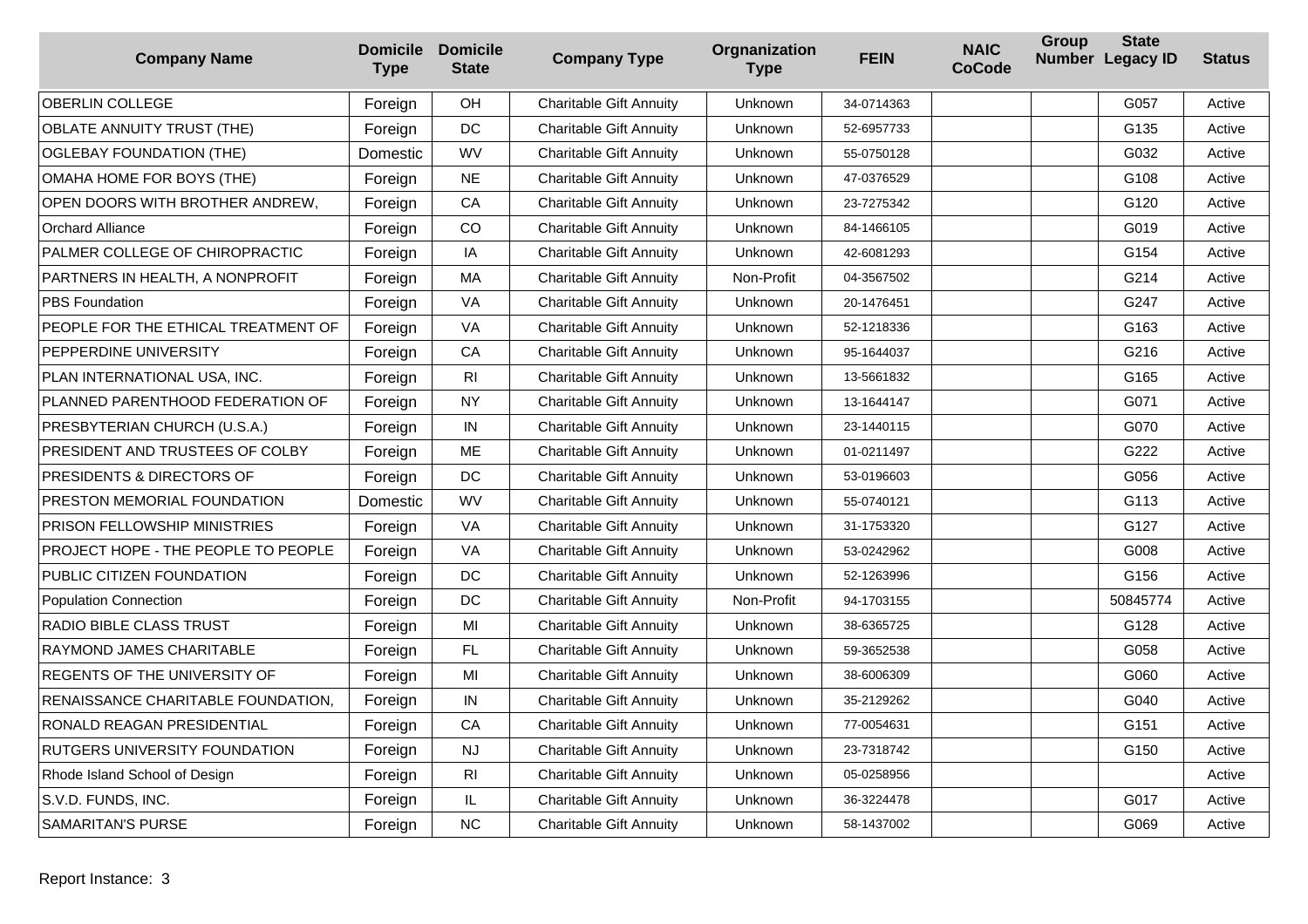| <b>Company Name</b>                    | <b>Type</b> | <b>Domicile Domicile</b><br><b>State</b> | <b>Company Type</b>            | Orgnanization<br><b>Type</b> | <b>FEIN</b> | <b>NAIC</b><br><b>CoCode</b> | Group | <b>State</b><br>Number Legacy ID | <b>Status</b> |
|----------------------------------------|-------------|------------------------------------------|--------------------------------|------------------------------|-------------|------------------------------|-------|----------------------------------|---------------|
| SARAH LAWRENCE COLLEGE                 | Foreign     | <b>NY</b>                                | <b>Charitable Gift Annuity</b> | Unknown                      | 23-7223216  |                              |       | G138                             | Active        |
| SAVE THE CHILDREN FEDERATION, INC.     | Foreign     | <b>CT</b>                                | <b>Charitable Gift Annuity</b> | Unknown                      | 06-0726487  |                              |       | G005                             | Active        |
| SEEING HAND ASSOCIATION, INC. (THE)    | Domestic    | WV                                       | <b>Charitable Gift Annuity</b> | Unknown                      | 55-0284240  |                              |       | G028                             | Active        |
| SHEPHERDS BAPTIST MINISTRIES, INC.     | Foreign     | WI                                       | <b>Charitable Gift Annuity</b> | Unknown                      | 39-0988997  |                              |       | G172                             | Active        |
| SHRINERS HOSPITALS FOR CHILDREN        | Foreign     | FL.                                      | <b>Charitable Gift Annuity</b> | Unknown                      | 36-2193608  |                              |       | G038                             | Active        |
| SOUTHERN BAPTIST FOUNDATION            | Foreign     | <b>TN</b>                                | <b>Charitable Gift Annuity</b> | Unknown                      | 62-0508097  |                              |       | G149                             | Active        |
| SOUTHWESTERN UNIVERSITY                | Foreign     | <b>TX</b>                                | <b>Charitable Gift Annuity</b> | Unknown                      | 71-1233796  |                              |       | G212                             | Active        |
| ST. COLUMBAN'S FOREIGN MISSION         | Foreign     | <b>NE</b>                                | <b>Charitable Gift Annuity</b> | Unknown                      | 47-0376616  |                              |       | G025                             | Active        |
| STEPHENS COLLEGE                       | Foreign     | <b>MO</b>                                | <b>Charitable Gift Annuity</b> | Unknown                      | 43-0670936  |                              |       | G102                             | Active        |
| STERLING COLLEGE                       | Foreign     | KS                                       | <b>Charitable Gift Annuity</b> | Unknown                      | 48-0543728  |                              |       | G201                             | Active        |
| SUDAN INTERIOR MISSION, INC.           | Foreign     | <b>NC</b>                                | <b>Charitable Gift Annuity</b> | Unknown                      | 13-1763815  |                              |       | G037                             | Active        |
| SUSQUEHANNA UNIVERSITY                 | Foreign     | PA                                       | <b>Charitable Gift Annuity</b> | Unknown                      |             |                              |       | G175                             | Active        |
| SWARTHMORE COLLEGE                     | Foreign     | <b>PA</b>                                | <b>Charitable Gift Annuity</b> | Unknown                      | 23-1352683  |                              |       | G104                             | Active        |
| Sierra Club Foundation                 | Foreign     | CA                                       | <b>Charitable Gift Annuity</b> | Non-Profit                   | 94-6069890  |                              |       |                                  | Active        |
| Sigma Chi Foundation                   | Foreign     | IL.                                      | <b>Charitable Gift Annuity</b> | Unknown                      | 36-2208386  |                              |       | G252                             | Active        |
| Student Conservation Association, Inc. | Foreign     | VA                                       | <b>Charitable Gift Annuity</b> | Unknown                      | 91-0880684  |                              |       | G245                             | Active        |
| TEMPLE UNIVERSITY - OF THE             | Foreign     | PA                                       | <b>Charitable Gift Annuity</b> | Unknown                      | 23-1365971  |                              |       | G230                             | Active        |
| THE COLONIAL WILLIAMSBURG              | Foreign     | VA                                       | <b>Charitable Gift Annuity</b> | Unknown                      | 54-0505888  |                              |       | G199                             | Active        |
| THE CONSERVATION FUND, A NONPROFIT     | Foreign     | VA                                       | <b>Charitable Gift Annuity</b> | Unknown                      | 52-1388917  |                              |       | G142                             | Active        |
| THE GIDEONS INTERNATIONAL              | Foreign     | <b>TN</b>                                | <b>Charitable Gift Annuity</b> | Unknown                      | 36-2270051  |                              |       | G226                             | Active        |
| THE GREAT COMMISSION FOUNDATION OF     | Foreign     | FL                                       | <b>Charitable Gift Annuity</b> | Unknown                      | 95-2814920  |                              |       | G234                             | Active        |
| THE INSPIRATIONAL NETWORK, INC.        | Foreign     | SC                                       | <b>Charitable Gift Annuity</b> | Unknown                      | 57-0931093  |                              |       | G146                             | Active        |
| THE MOSAIC FOUNDATION                  | Foreign     | <b>NE</b>                                | <b>Charitable Gift Annuity</b> | Unknown                      | 36-3837360  |                              |       | G195                             | Active        |
| THE ROTARY FOUNDATION OF ROTARY        | Foreign     | $\sf IL$                                 | <b>Charitable Gift Annuity</b> | Unknown                      | 36-3245072  |                              |       | G186                             | Active        |
| THE SALVATION ARMY                     | Foreign     | GA                                       | <b>Charitable Gift Annuity</b> | Unknown                      | 58-0660607  |                              |       | G010                             | Active        |
| THE UCLA FOUNDATION                    | Foreign     | CA                                       | <b>Charitable Gift Annuity</b> | Unknown                      | 95-2250801  |                              |       | G018                             | Active        |
| TRUMAN STATE UNIVERSITY FOUNDATION     | Foreign     | <b>MO</b>                                | <b>Charitable Gift Annuity</b> | Unknown                      | 43-1381504  |                              |       | G114                             | Active        |
| TRUSTEES OF TRINITY COLLEGE            | Foreign     | <b>CT</b>                                | <b>Charitable Gift Annuity</b> | Unknown                      | 06-0646927  |                              |       | G188                             | Active        |
| TRUSTEES OF TUFTS COLLEGE              | Foreign     | MA                                       | <b>Charitable Gift Annuity</b> | Unknown                      | 04-2103634  |                              |       | G130                             | Active        |
| TURNING POINT FOR GOD                  | Foreign     | CA                                       | <b>Charitable Gift Annuity</b> | Unknown                      |             |                              |       | G185                             | Active        |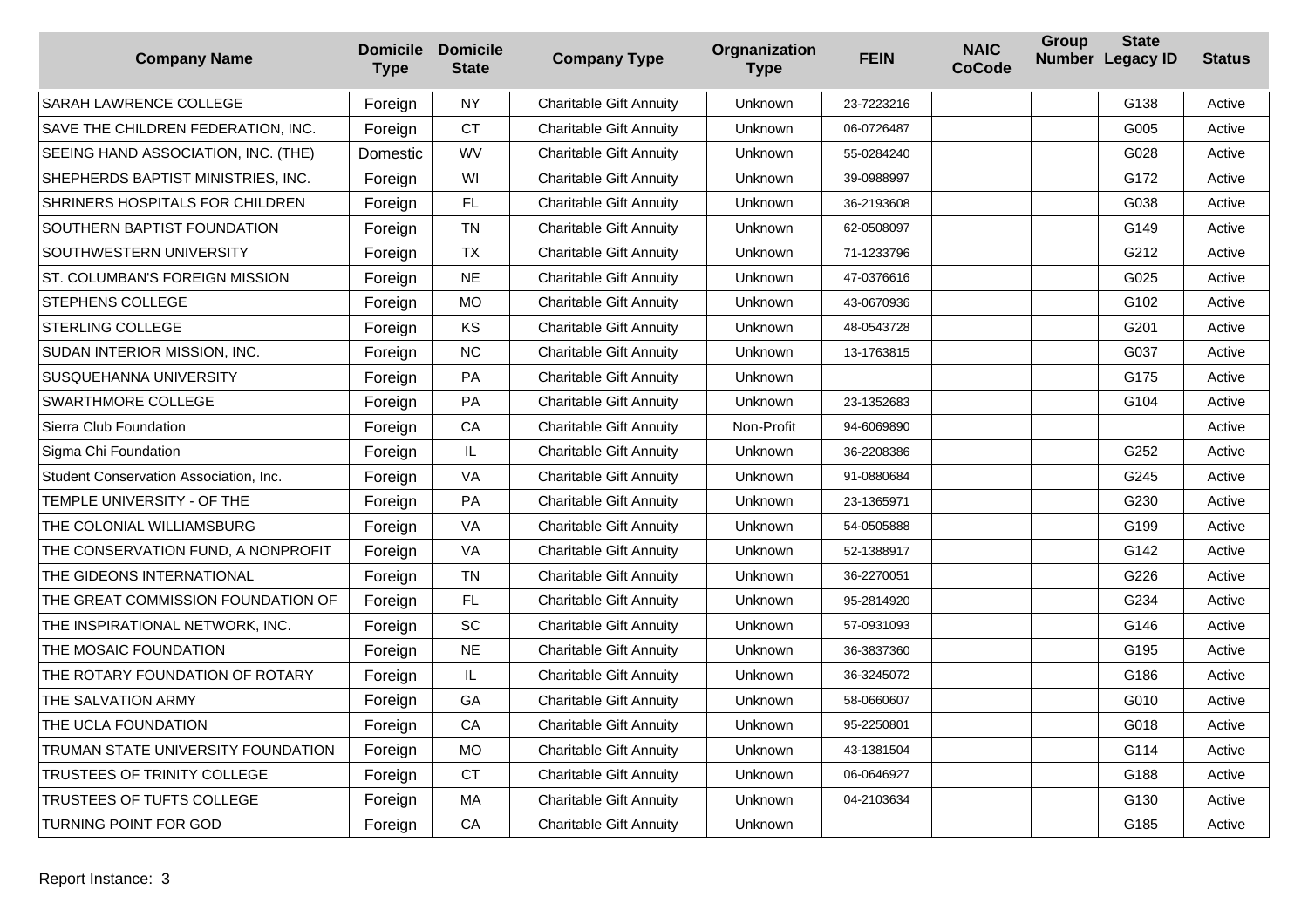| <b>Company Name</b>                  | <b>Type</b> | <b>Domicile Domicile</b><br><b>State</b> | <b>Company Type</b>            | Orgnanization<br><b>Type</b> | <b>FEIN</b> | <b>NAIC</b><br><b>CoCode</b> | Group | <b>State</b><br>Number Legacy ID | <b>Status</b> |
|--------------------------------------|-------------|------------------------------------------|--------------------------------|------------------------------|-------------|------------------------------|-------|----------------------------------|---------------|
| The Carter Center, Inc.              | Foreign     | GA                                       | <b>Charitable Gift Annuity</b> | Unknown                      | 58-1454716  |                              |       |                                  | Active        |
| The College of Wooster               | Foreign     | OH                                       | <b>Charitable Gift Annuity</b> | Non-Profit                   | 34-0714654  |                              |       | G236                             | Active        |
| The Cross Fund                       | Foreign     | <b>NC</b>                                | <b>Charitable Gift Annuity</b> | Unknown                      | 41-0692230  |                              |       | G035                             | Active        |
| The Evangelical Alliance Mission     | Foreign     | IL                                       | <b>Charitable Gift Annuity</b> | Non-Profit                   | 36-2169146  |                              |       |                                  | Active        |
| The Hill School                      | Foreign     | <b>PA</b>                                | <b>Charitable Gift Annuity</b> | Non-Profit                   | 23-1252647  |                              |       | G235                             | Active        |
| The North Carolina Agricultural      | Foreign     | <b>NC</b>                                | <b>Charitable Gift Annuity</b> | Non-Profit                   | 56-6049304  |                              |       | 50896740                         | Active        |
| UNION OF CONCERNED SCIENTISTS, INC.  | Foreign     | MA                                       | <b>Charitable Gift Annuity</b> | Unknown                      | 04-2535767  |                              |       | G121                             | Active        |
| UNITED METHODIST FOUNDATION OF       | Foreign     | IL                                       | <b>Charitable Gift Annuity</b> | <b>Unknown</b>               | 36-2317623  |                              |       | G210                             | Active        |
| UNITED METHODIST FOUNDATION OF WV.   | Domestic    | WV                                       | <b>Charitable Gift Annuity</b> | <b>Unknown</b>               | 55-0545643  |                              |       | G068                             | Active        |
| UNIVERSITY OF CHARLESTON             | Domestic    | WV                                       | <b>Charitable Gift Annuity</b> | Unknown                      | 55-0357039  |                              |       | G029                             | Active        |
| UNIVERSITY OF DAYTON                 | Foreign     | OH                                       | <b>Charitable Gift Annuity</b> | Unknown                      | 31-0536715  |                              |       | G204                             | Active        |
| UNIVERSITY OF ILLINOIS FOUNDATION    | Foreign     | IL.                                      | <b>Charitable Gift Annuity</b> | Unknown                      | 37-6006007  |                              |       | G157                             | Active        |
| UNIVERSITY OF MARYLAND BALTIMORE     | Foreign     | MD                                       | <b>Charitable Gift Annuity</b> | <b>Unknown</b>               | 31-1678679  |                              |       | G112                             | Active        |
| UNIVERSITY OF PENNSYLVANIA           | Foreign     | PA                                       | <b>Charitable Gift Annuity</b> | Unknown                      | 23-1352685  |                              |       | G042                             | Active        |
| UNIVERSITY OF TENNESSEE FOUNDATION.  | Foreign     | <b>TN</b>                                | <b>Charitable Gift Annuity</b> | Unknown                      | 62-1844686  |                              |       | G131                             | Active        |
| UNIVERSITY OF VIRGINIA               | Foreign     | VA                                       | <b>Charitable Gift Annuity</b> | Unknown                      | 54-1682176  |                              |       | G160                             | Active        |
| University of Minnesota Foundation   | Foreign     | <b>MN</b>                                | <b>Charitable Gift Annuity</b> | Non-Profit                   | 41-6042488  |                              |       |                                  | Active        |
| University of Wisconsin Foundation   | Foreign     | WI                                       | <b>Charitable Gift Annuity</b> | Unknown                      | 39-0743975  |                              |       |                                  | Active        |
| VANDERBILT UNIVERSITY (THE)          | Foreign     | <b>TN</b>                                | <b>Charitable Gift Annuity</b> | <b>Unknown</b>               | 62-0476822  |                              |       | G096                             | Active        |
| VASSAR COLLEGE                       | Foreign     | NY                                       | <b>Charitable Gift Annuity</b> | Unknown                      | 14-1338587  |                              |       | G064                             | Active        |
| VETERANS OF FOREIGN WARS NATIONAL    | Foreign     | MI                                       | <b>Charitable Gift Annuity</b> | <b>Unknown</b>               | 38-1359597  |                              |       | G100                             | Active        |
| VETERANS OF FOREIGN WARS OF THE      | Foreign     | <b>MO</b>                                | <b>Charitable Gift Annuity</b> | Unknown                      | 44-0474290  |                              |       | G179                             | Active        |
| VIRGINIA TECH FOUNDATION, INC.       | Foreign     | VA                                       | <b>Charitable Gift Annuity</b> | Unknown                      | 54-0721690  |                              |       | G047                             | Active        |
| VOICE OF THE MARTYRS (VOM)           | Foreign     | OK                                       | <b>Charitable Gift Annuity</b> | Unknown                      | 73-1395057  |                              |       | G111                             | Active        |
| WABASH COLLEGE                       | Foreign     | IN                                       | <b>Charitable Gift Annuity</b> | Non-Profit                   | 35-0868202  |                              |       | G233                             | Active        |
| WATCHTOWER BIBLE AND TRACT SOCIETY   | Foreign     | <b>NY</b>                                | <b>Charitable Gift Annuity</b> | Unknown                      | 58-1711312  |                              |       | G162                             | Active        |
| WE THE PEOPLE, INC. OF THE UNITED    | Foreign     | FL.                                      | <b>Charitable Gift Annuity</b> | <b>Unknown</b>               | 11-8082039  |                              |       | G134                             | Active        |
| WEST LIBERTY STATE COLLEGE           | Domestic    | <b>WV</b>                                | <b>Charitable Gift Annuity</b> | Unknown                      | 55-0480299  |                              |       | G045                             | Active        |
| WEST VIRGINIA CATHOLIC FOUNDATION,   | Domestic    | WV                                       | <b>Charitable Gift Annuity</b> | Unknown                      | 55-0755167  |                              |       | G012                             | Active        |
| WEST VIRGINIA UNIVERSITY FOUNDATION. | Domestic    | <b>WV</b>                                | <b>Charitable Gift Annuity</b> | <b>Unknown</b>               | 55-6017181  |                              |       | G066                             | Active        |